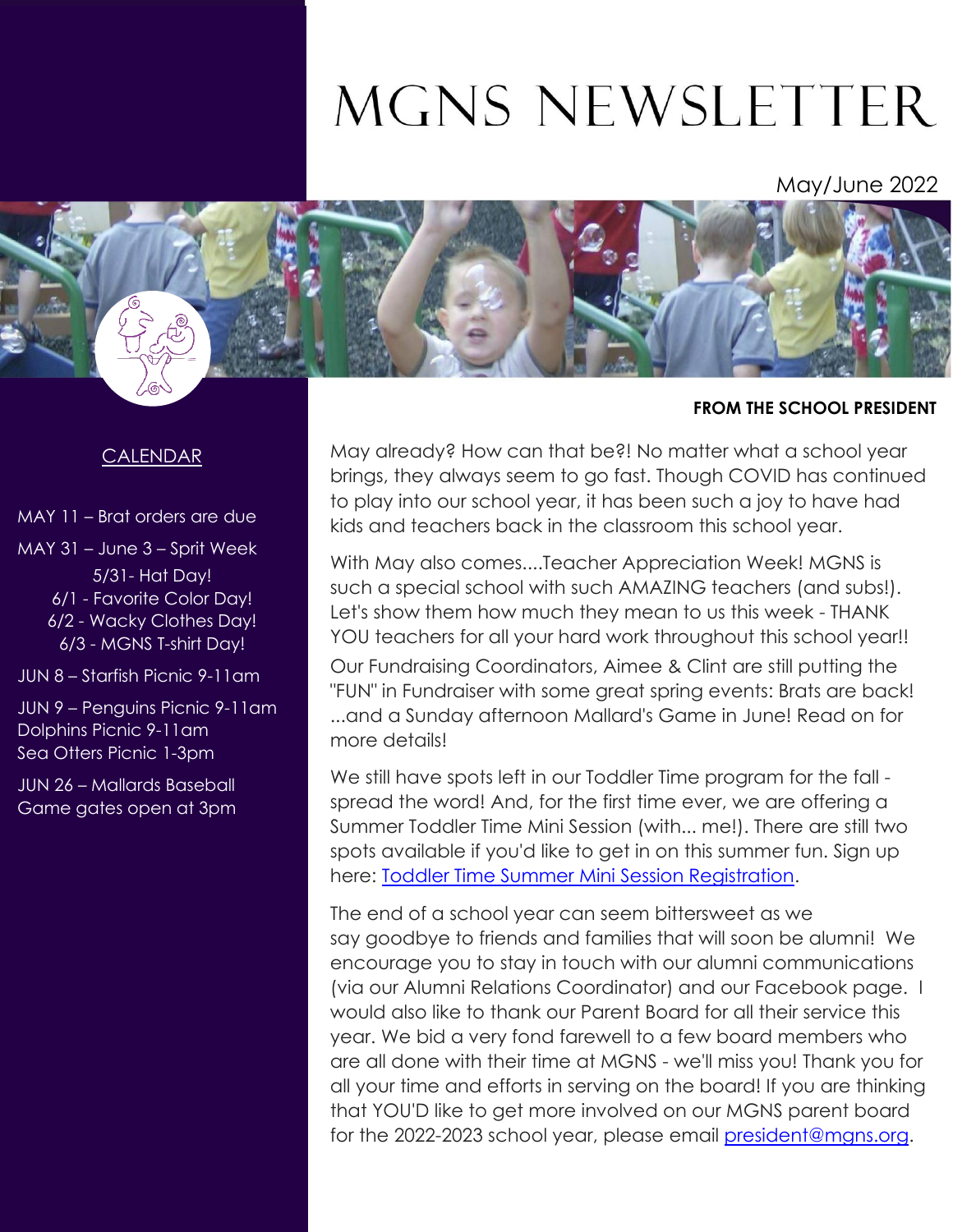Thank you as always, to all of YOU for being a part of our MGNS community! Cheers to a fabulous last few weeks of school and a happy and healthy summer season!

Kathryn Mingione MGNS Board President

#### **END-OF-YEAR PICNIC**

MGNS always ends the year with a family/class picnic at a local park. It is a time to all be together and celebrate the year we have had! Everyone is invited to join us for whatever amount of time they want! Kids come and stay with parents or guardians. Here is this year's picnic schedule

**STARFISH** - Wednesday, June 8 at 9-11am – Lake Edge Park in Madison

**PENGUINS** - Thursday, June 9 at 9-11am – Bridge Road Park in Monona

**DOLPHINS** - Thursday, June 9 at 9-11am – Lake Edge Park in Madison

**SEA OTTERS** - Thursday, June 9 at 1-3pm – Lake Edge Park in Madison

#### **SPIRIT WEEK**

MGNS will finish out the year with Spirit Week! Please help your kiddos join in the fun! Week of May 31-June 3. Here is the plan:

> Tuesday, May 31- Hat Day! Wednesday, June 1- Favorite Color Day Thursday, June 2 - Wacky Clothes Day Friday, June 3 - MGNS tee shirt day!

#### **MGNS ELV**

If you are sticking with MGNS next year, your student's record in ELV will be transferred to their new class- but please be sure, over the summer, to update any authorized pickups or other information about your student.

New families! Your invitation to register your kiddo in ELV (our registration system) will arrive in the last week of June, and we appreciate your getting your information in as soon as possible.



**YOGURT CONTAINERS**

Got some extra? We could use some small yogurt cups or fruit cups for paint. Please wash them well first!